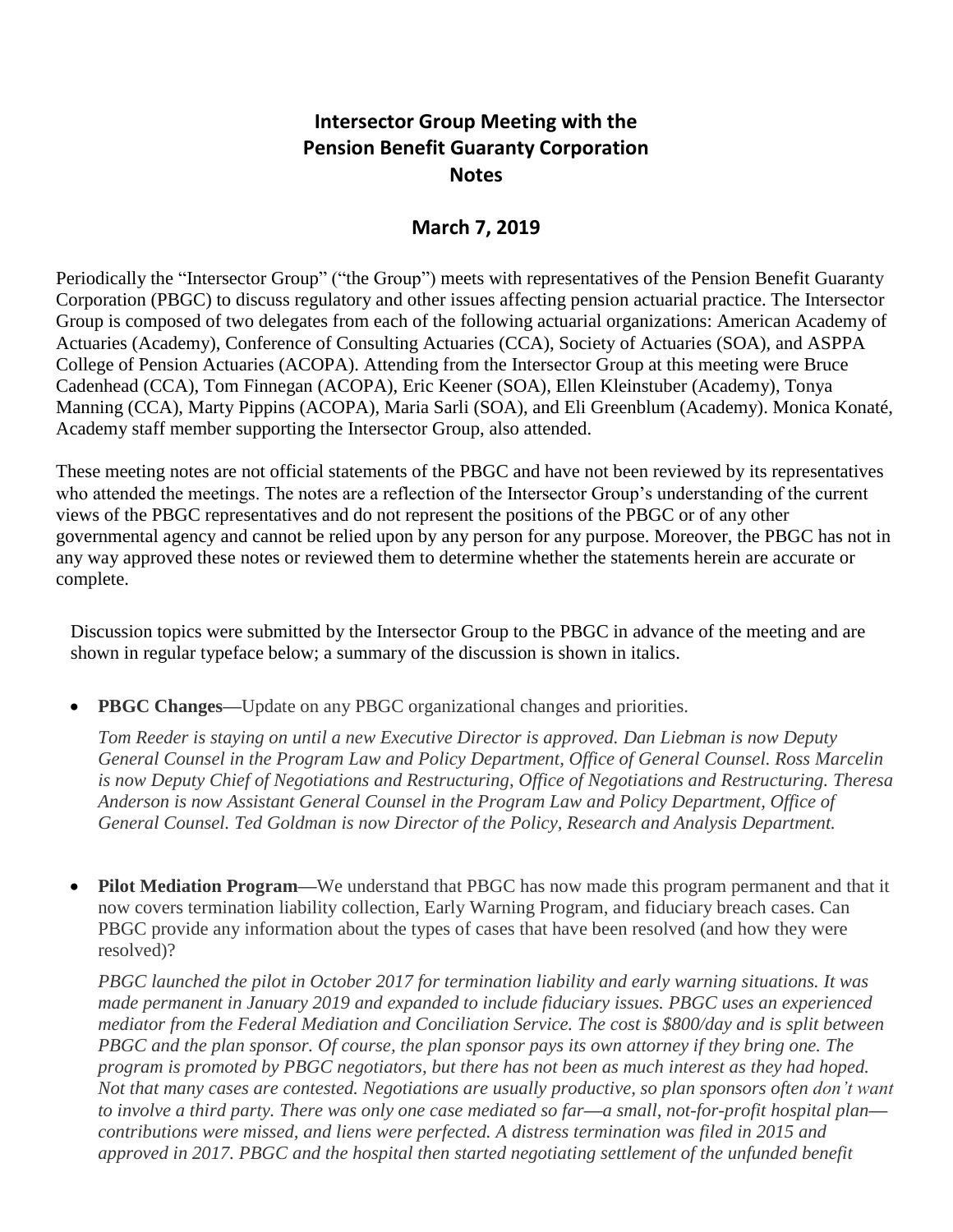*liabilities and could not reach agreement. The sponsor agreed to mediation and, after one day of mediation, they came to terms. PBGC views mediation as just another tool in the toolbox. They think that settlement of unfunded benefit liabilities on plan termination will be the situation where mediation is most useful, because those situations are more factual.*

• **ERISA §4044 assumptions—**Is there any update on your internal review of assumptions (mortality, interest rates) used in ERISA §4044 calculations and mass withdrawal liability determination in multiemployer plans? [We see the review of mortality and interest rates on the regulatory agenda but not other assumptions like expected retirement age (XRA).]

*The current regulatory agenda only includes projects PBGC believes will be completed in the next year. ERISA §4044 and mass withdrawal liability assumptions were at the top of the list, so their goal is to have an ERISA §4044 proposed regulation, focused on interest and mortality, out within the next year. They asked again whether all actuaries can use the full yield curve and generational mortality. (PBGC said decisions had not been made to go in that direction but they just wanted to know whether it would cause problems if they did). The Intersector Group members indicated they thought everyone could use generational mortality and the full yield curve; there are small actuarial firms that may not have used them in the past, and may not want to, but could if they had to. Small multiemployer practitioners may not*  have had any occasion to use a full yield curve, so it may be useful to have a simplified (segment rate) *option for small plans.*

*PBGC indicated that they welcome feedback on any of the assumptions. Interest and mortality will be addressed first; XRA and other assumptions are expected to follow***—***however no timeline is set for when that will happen.*

• **De-risking activity—**Is PBGC now using the information you are collecting on de-risking to inform solvency projections? If so, how is it affecting them?

*PBGC is using the information, although they are not yet at the point of using it to inform solvency projections. They now have four years of data. An outside contractor that is analyzing the data is just finishing up their work. PBGC will review their conclusions and will try to do a deeper dive regarding how it affects PBGC financial projections (e.g., what is the credit rating profile of firms that are derisking?) PBGC will compare the results to an earlier study. It will take some time before PBGC is ready to have the data inform their solvency projections, but they have done stress testing, and have concluded that, with de-risking, the outlook does not get better for PBGC.*

*PBGC asked whether the Group expected de-risking to accelerate, decelerate or stay the same. The group responded that there is some bulk lump sum (BLS) exhaustion (i.e., those plan sponsors who were going to offer a BLS have already offered one or more such programs, so the opportunity to further de-risk due to a BLS is diminished, although the effect of IRS's guidance in Notice 2019-18 saying they will not treat retiree lump sum programs as violations of IRC §401(a)(9) remains to be seen). However, the group believes that annuity purchases will continue. Pricing can be very competitive in the market for annuity purchases***—***the cost is often close to the ASC 715 projected benefit obligation (PBO).*

*Some companies are borrowing to fund, terminating the plan and eliminating the risk. While they have to pay off the loan, that amount is fixed, and it doesn't include the costs of running the plan. Closed plans that can't satisfy nondiscrimination testing will continue to freeze, and then may or may not terminate.*

*PBGC indicated that they have definitely lost premium income on terminated vested participants. The Group pointed out that unhealthy plans may be at the PBGC variable rate premium (VRP) cap so PBGC*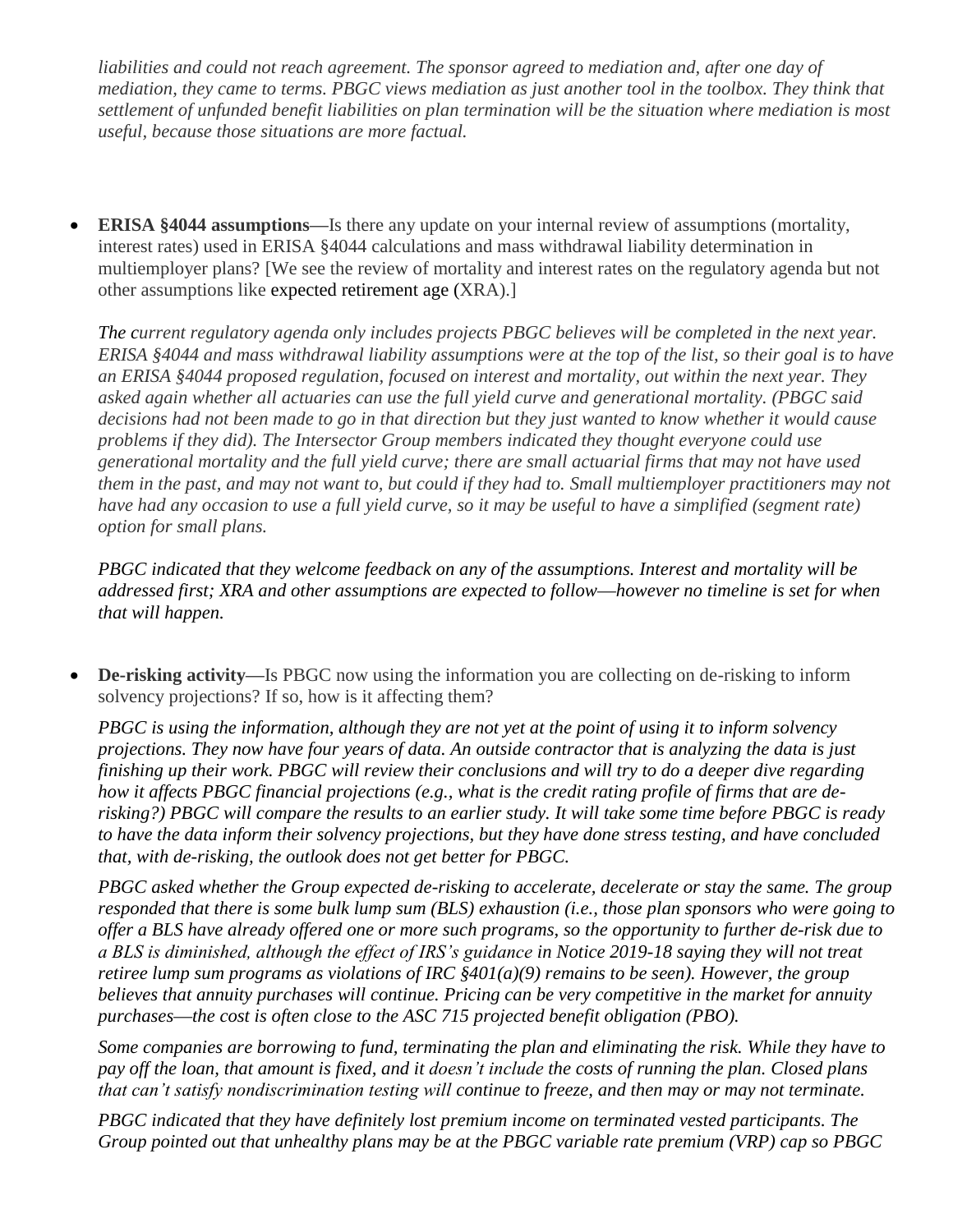*will lose significant premiums when those plans reduce headcount. Two-thirds of PBGC premium income is VRP.*

• **Missing participants—**Update on any joint efforts among DOL, IRS, and PBGC on this topic. Are there efforts to standardize what constitutes a diligent search for various purposes**?**

*For terminated plans, the expanded missing participant (MP) program has been up and running for a year. The Department of Labor (DOL) is intending to review and revise the DC safe harbors for MPs. That is still expected, but PBGC has no update about timing. For ongoing plans there have been letters from organizations like the American Benefits Council (ABC) and the ERISA Industry Committee (ERIC) about DOL enforcement activities and the need for guidance. PBGC is not currently actively working with DOL and IRS on this.*

*PBGC regulations under ERISA §4050 provide that a diligent search must occur before a missing participant's benefit goes to PBGC. For DC plans, PBGC and DOL coordinated on the meaning of a diligent search. For DB plans, PBGC tried to get closer to the DOL search steps provided in Field Assistance Bulletin (FAB) 2014-01***—***in the §4050 regulation, they are now much closer to the DOL FAB.*

*PBGC is not seeing a lot of DC plans turning over missing participants to PBGC. PBGC asked the Group if they knew whether it was because DC plans aren't terminating or because plans are not using the ability to turn over missing participants to PBGC because there is no clear safe harbor. The Group indicated that all DC plans have missing participants, but DC plans don't terminate very often. PBGC believes that there are DC terminations, but missing participants are not coming to PBGC. The Group indicated that some terminating plans in the past sent a check to the participant's last known address. When the participant doesn't cash the check, it goes into an uncashed check fund at the mutual fund***—***it doesn't go back to the plan. This happened mostly before the latest change in regulations, but preexisting uncashed checks remain.*

*Participants may make an election, never cash the check, and the money never makes it back to the plan. The person gets a Form 1099 (mailed to the last address, so they might not receive it), and it may come up on an income tax audit, at which point they must deal with the mutual fund company to find their funds.*

- **Discussion of PBGC Guidance Plan—**What areas are you focusing on (besides the ERISA §4044 assumptions) and what are we likely to see sooner rather than later? We see the following in the guidance plan; which are being actively worked?
	- o Update the methodology for setting interest assumptions under the benefit payments regulation.
	- o Clarify and codify policies in PBGC's benefit payments and valuation regulations. (Note that this is important for plan sponsors when performing spinoff calculations.)
	- o "Housekeeping" to make miscellaneous corrections, clarifications, and improvements to PBGC's regulations (e.g., CFR part 4043 (particularly addressing duplicative reporting of active participant reductions) and 29 CFR part 4010 (annual financial and actuarial information reporting)).
	- o Clarify and codify policies on the determination of guaranteed benefits for participants in multiemployer plans.
	- o Clarify rules on arbitration procedures for multiemployer plans.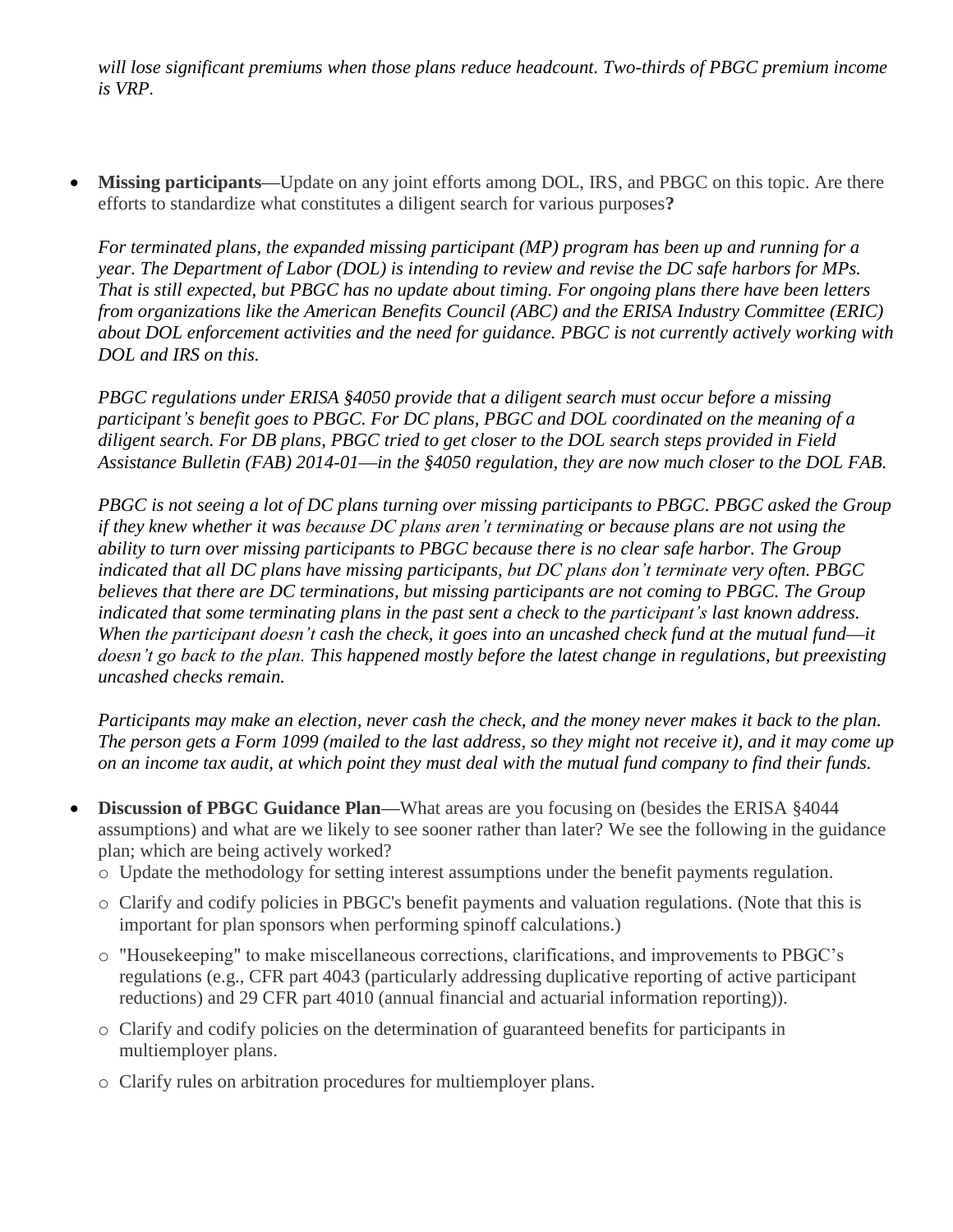*The regulatory agenda on their website now is the Fall 2018 agenda; the benefits payments regulations and housekeeping regulations should be first; however things can change during the clearance process that change either the timing or the order of release. Any dates are just estimates.*

*The Group asked whether there is a regulation project on how to determine whether an investment advisor is considered a "professional" for PBGC coverage purposes? There is no current regulation project on this issue.*

### • **Forms and instructions update**

*PBGC's December 2018 What's New discussed PBGC coverage determinations.*

*There is a new page***—***[Pending Proposed Rules](https://www.pbgc.gov/prac/pg/other/guidance/pending-proposed-rules)***—***which has PBGC-related federal regulations open for comment. They are trying to get more participation from the public providing comments.*

*They are going through comments and revising forms and instructions (Paperwork Reduction Act inspired). They will repost 2019 forms and instructions. See the [Paperwork Notices page.](https://www.pbgc.gov/prac/pg/other/guidance/paperwork-notices)*

*They are working on the packages for §4062(e) filings***—***they are getting "handfuls" of §4062(e) filings a year; some are filed as a precautionary measure and there was not actually a filing obligation.*

*Terminated and insolvent plan issues are on the regulatory agenda. Form/instruction changes were discussed in the preamble. There may be changes in notice requirements, forms, and instructions based on comments. See [INSTRUCTIONS FOR NOTICES AND FILING REQUIREMENTS FOR](https://www.pbgc.gov/sites/default/files/ppsd-terminated-insolvent-reg-instructions-7-11-18.pdf)  [TERMINATED, INSOLVENT MULTIEMPLOYER PLANS.](https://www.pbgc.gov/sites/default/files/ppsd-terminated-insolvent-reg-instructions-7-11-18.pdf)*

*Sometimes they are able to propose forms and instructions along with proposed regulations, which allows commenters to address issues with regulations in the context of the accompanying forms.*

### • **ERISA §4010 filings**

*PBGC is seeing a substantial lack of accuracy in the financial information provided with §4010 filings. For example, controlled group information is often wrong, with non-U.S. controlled group members not included, even the parent entity. Something new has been added to PBGC's website: the offer of a prefiling consultation. If you are doing a filing, you can call PBGC and they'll walk you through it. Go to the PBGC website's [§4010 filing page](https://www.pbgc.gov/prac/reporting-and-disclosure/4010-reporting) for more information.*

*Filers will be contacted if they are not filing things correctly or providing complete information.*

### • **Actuarial equivalence lawsuits**

*PBGC asked about the reaction among our clients to these lawsuits. The Group responded that these are viewed by mid-market plans as a large plan issue. It is too early to know the effect. Only four lawsuits had been filed at the time of the meeting, and the defendants in all four cases have filed motions to dismiss. Many clients are reviewing the issue; few are acting.*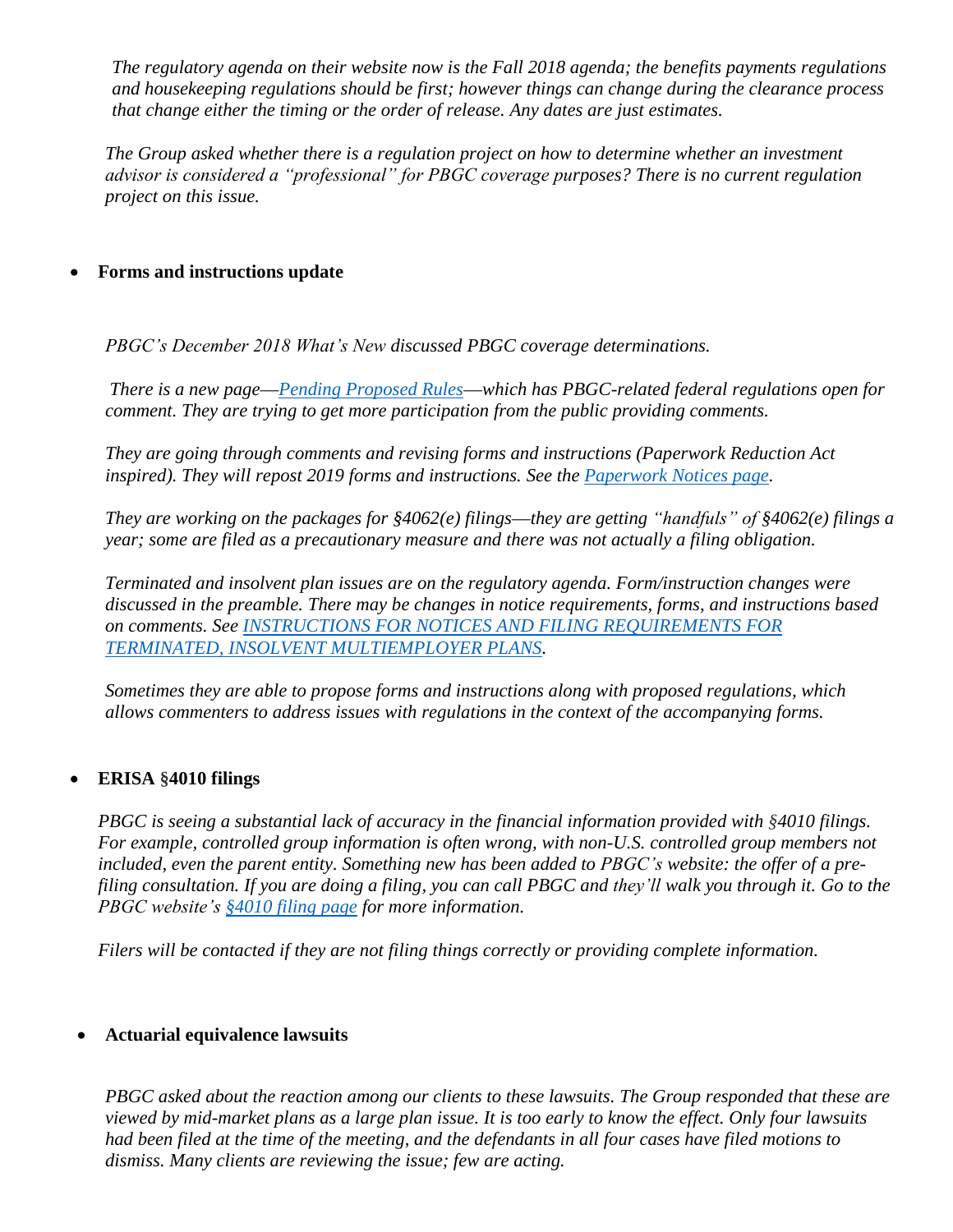*PBGC is beginning to talk about this internally. The Group indicated that one concern is uncertainty about what happens when a plan terminates. If there is liability for outdated factors, who takes the liability on? The plan sponsor? The insurer? The PBGC? No one knows. This may spur some plan sponsors to terminate their plans sooner than they otherwise might, thinking the risk may be reduced (at the very least it would seem that terminating a plan would not increase the risk). On the other hand, if corrections have to be made, it is easier to make corrections under an ongoing plan than a terminated plan.*

• **Contribution strategies—**Trends in contribution policies, common strategies to making decisions, future expectations for those who made greater contributions last year to take advantage of tax reform, differences in frozen versus ongoing plans.

*For the Projections Report, PBGC needs to make estimates of future contributions into the system. PBGC is projecting significant reductions in premiums over the next five years.* 

*PBGC asked what the Intersector Group is seeing among our clients in terms of contribution strategies or patterns (e.g., contributions in excess of the minimum required). For example, are companies going to contribute less in future years because they accelerated contributions to get the larger tax deduction last year? The Group indicated that it did not see a particular trend. Poor rates of investment return for many plans during 2018 will naturally increase required contributions for 2019. Companies generally contribute more to avoid ERISA §4010 filings, prevent benefit restrictions, and reduce VRPs. Many do not just automatically contribute the minimum required contribution. They generally make these decisions year-to-year rather than following an absolutely strict policy. Some are on glide paths toward termination and that drives their contribution decisions.*

### • **End game strategies for frozen plans—**Hibernation versus termination

*The Group indicated that if a plan has mostly retiree liabilities, the plan sponsor is probably going to look at termination. If there are a lot of actives, they will more likely consider turning retirees over to an insurer and keeping actives in the plan, because the cost of administration is priced high by insurers but the plan's administrative systems are already set up.*

*PBGC indicated that they believe that there are issues with capacity within the system***—***insurers can't find enough bonds to invest in to take on all plan liabilities plan sponsors may want to transfer to them.*

### • **Withdrawal liability**

- o Discuss the proposed guidance on simplified withdrawal liability.
- o Update from PBGC**—** Has anything changed in the last year with respect to withdrawal liability settlements and how they relate to the "two-pool" method.

*Julie Cameron, Connie Markakis, and Chris Bone all worked on detail to the Joint Select Committee on the Solvency of Multiemployer Pension Plans and Darren French worked on the withdrawal liability proposed rule. The withdrawal liability rule is in the comment period. There are five areas where PBGC is unsure what the best approach is and specifically requested comments (at the end of the preamble).*